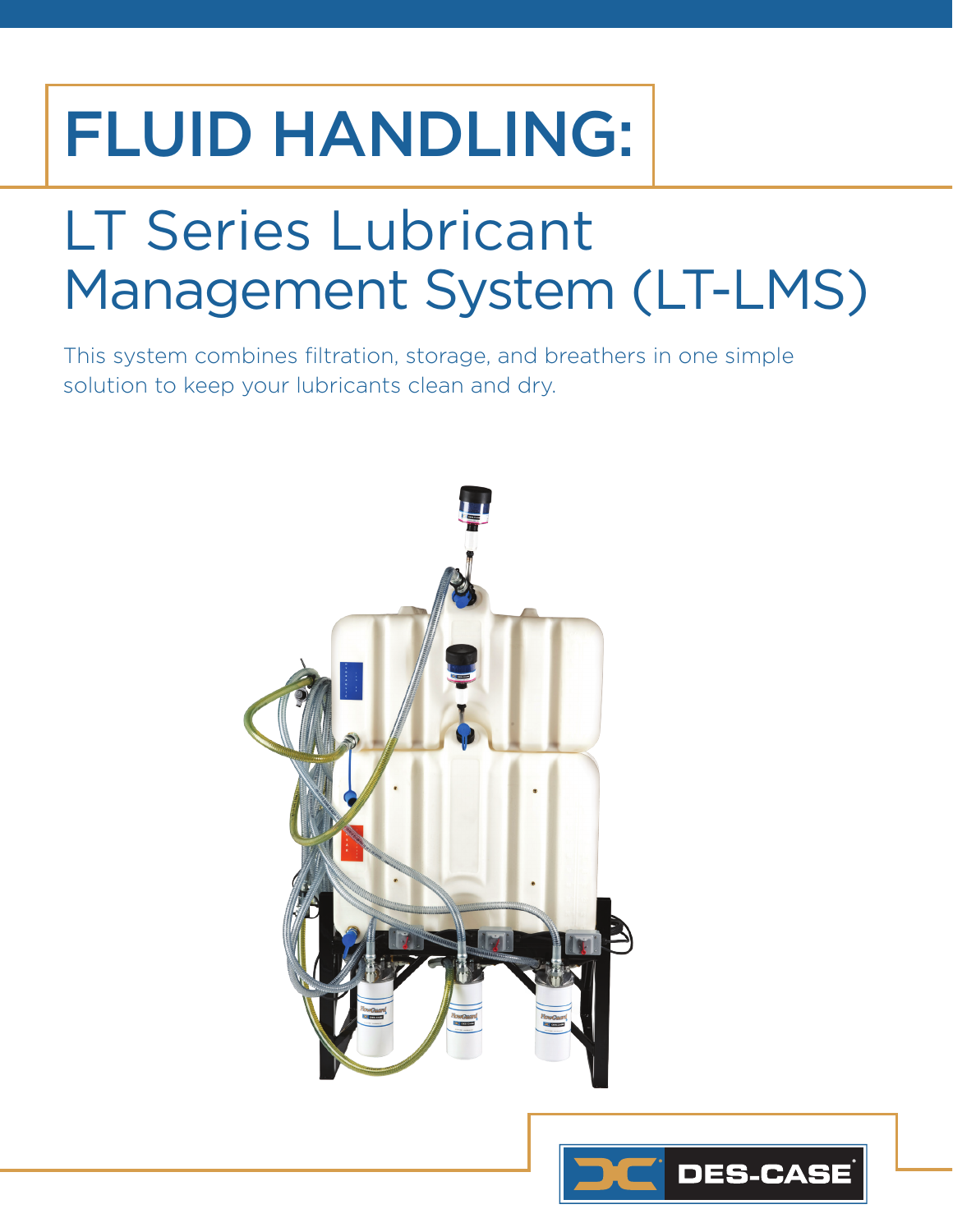# The Overview

### The LT-LMS: Where It's Used

- Storing lubricant
- Dispensing new oil
- Pre-filtering new oil
- Collecting oil samples for analysis

### What Is Standard?

- Automatic pressure relief valve
- Dedicated pump and motor per tank
- Desiccant breathers
- Heavy-duty stand
- 12' hose assemblies with various hoseend connections
- One-year warranty
- Industrial powder-coated paint

### What Can I Customize?

- Flow rates
- Various tank sizes in high-density polyethylene (HDPE) or steel
- Manual gravity drain
- Sample valves
- Filter micron rating
- Hose-end connection sizes and types

### Did You Know?

New oil isn't clean. One of the best places to start any improvement is in the lube room. While it may not have the biggest effect on the quality of the lubricant in each machine, it helps to set the tone for the whole lubrication program, changing the way mechanics, lubricators and operators think about lubrication.

### **Performance**

For filtering mineral-based industrial oils and most synthetic oils with a maximum operating viscosity range of ISO VG 680 (3000ssu/ 648cSt) at 100°F/38°C within ambient temperature ranges of -15°F to 150°F (-26°C to 66°C)

#### Materials:

- Stand: Carbon steel
- Tank: HDPE or steel
- Paint: Industrial powder coat
- Filter Heads: Aluminum
- Fittings: Zinc-plated steel and/or brass
- Pumps: Aluminum/steel
- Hoses: Clear PVC with steel wire
- Gaskets: Buna-N

#### Filter Indicators:

• Filter indicator pops at 22psid (1.55bar) as warning that filter elements need to be replaced.

#### Pump Relief:

• Opens at 65psi (5.49bar)

### Stacking Recommendations for HDPE Tanks:

Stack tanks to a maximum height of 75" tall (including the stand, which is 20" tall).

Tank Dimensions:

80-gallon tank: 36"L x 36"W x 18"H 120-gallon tank: 36"L x 36"W x 27"H 180-gallon tank: 36"L x 36"W x 39"H 240-gallon tank: 36"L x 36"W x 49"H

### Stacking Recommendations for Steel Tanks:

- 75-gallon tank: maximum of 3 stacked high
- 150-gallon tank: non-stackable
- 300-gallon tank: non-stackable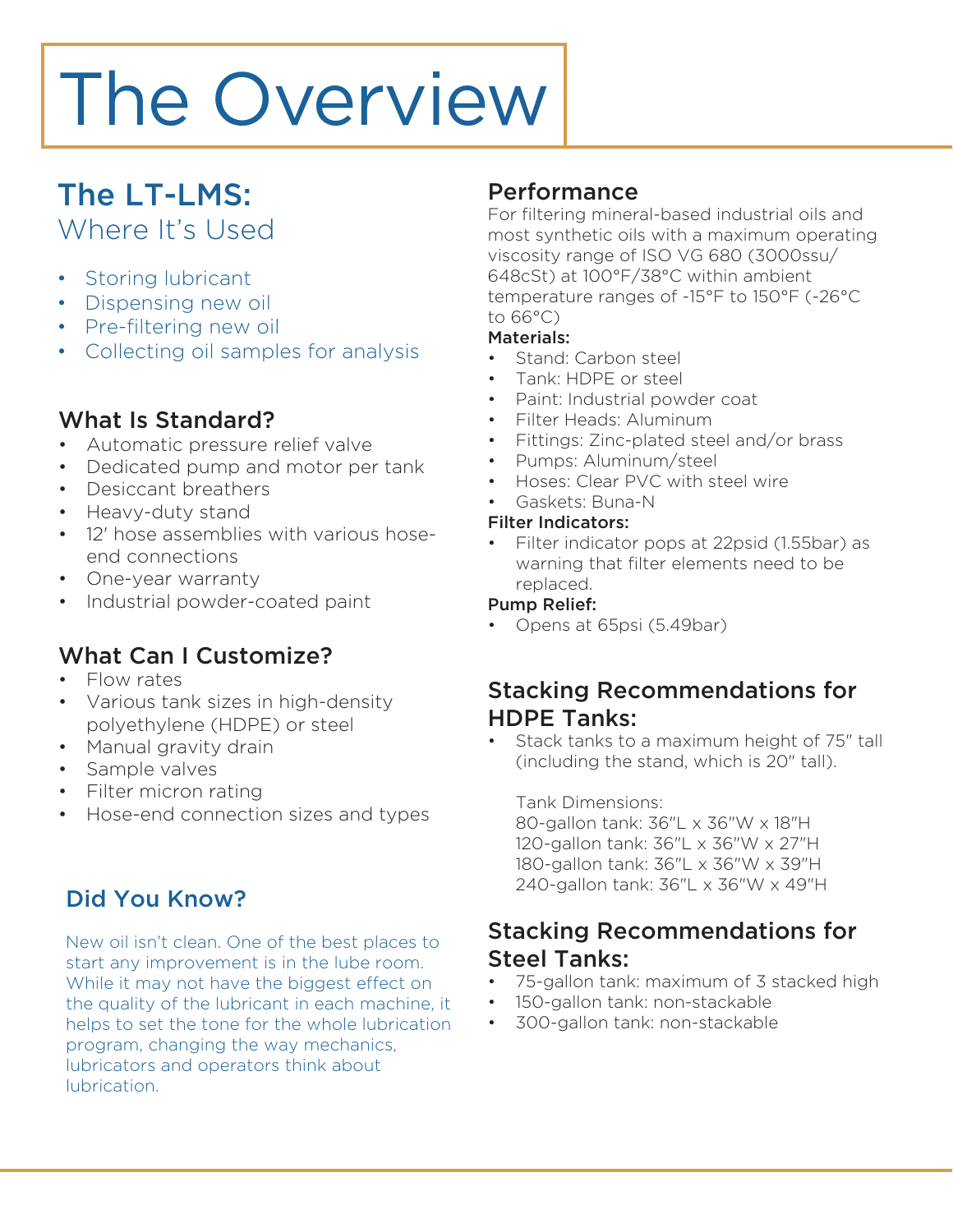# The Specs

#### By the Numbers

| Item No.                           | Description                                     | $Qty.*$      |
|------------------------------------|-------------------------------------------------|--------------|
| 1                                  | Spill Containment Pan<br>(purchased separately) |              |
| $\overline{2}$                     | Filter Element                                  | 3            |
| 3                                  | Filter Head                                     | 3            |
| $\overline{4}$                     | Stand                                           | $\mathbf{1}$ |
| 5                                  | Gear Pump                                       | 3            |
| 6                                  | Motor                                           | 3            |
| 7                                  | <b>HDPE Tank</b>                                | 3            |
| 8                                  | Tote Adapter                                    | 3            |
| 9                                  | Drain Port                                      | 3            |
| 10                                 | Fill Port                                       | 3            |
| 11                                 | Desiccant Breather                              | 3            |
| 12                                 | Discharge Hose                                  | $\preceq$    |
| 13                                 | Suction Hose                                    | 3            |
| *For a 3-tank system configuration |                                                 |              |



### How to Size Spill Containment Pans:

• 110% of the volume of the largest container Ex: For a 3-stackable 80-gallon HDPE tank system, use the 95-gallon containment pan.

### Aluminum Spill Containments:

• "A" L x 46.20"W x 10.26"H

| Spill Containment Size | "A" Dimension |
|------------------------|---------------|
| 95                     | 46.87         |
| 135                    | 66.62         |
| 200                    | 98.62         |
| 265                    | 130.62        |



### HDPE Spill Containment Pan:

• 203 gallon (for 80-gal and 120-gal options) 58"L x 52"W x 20"H



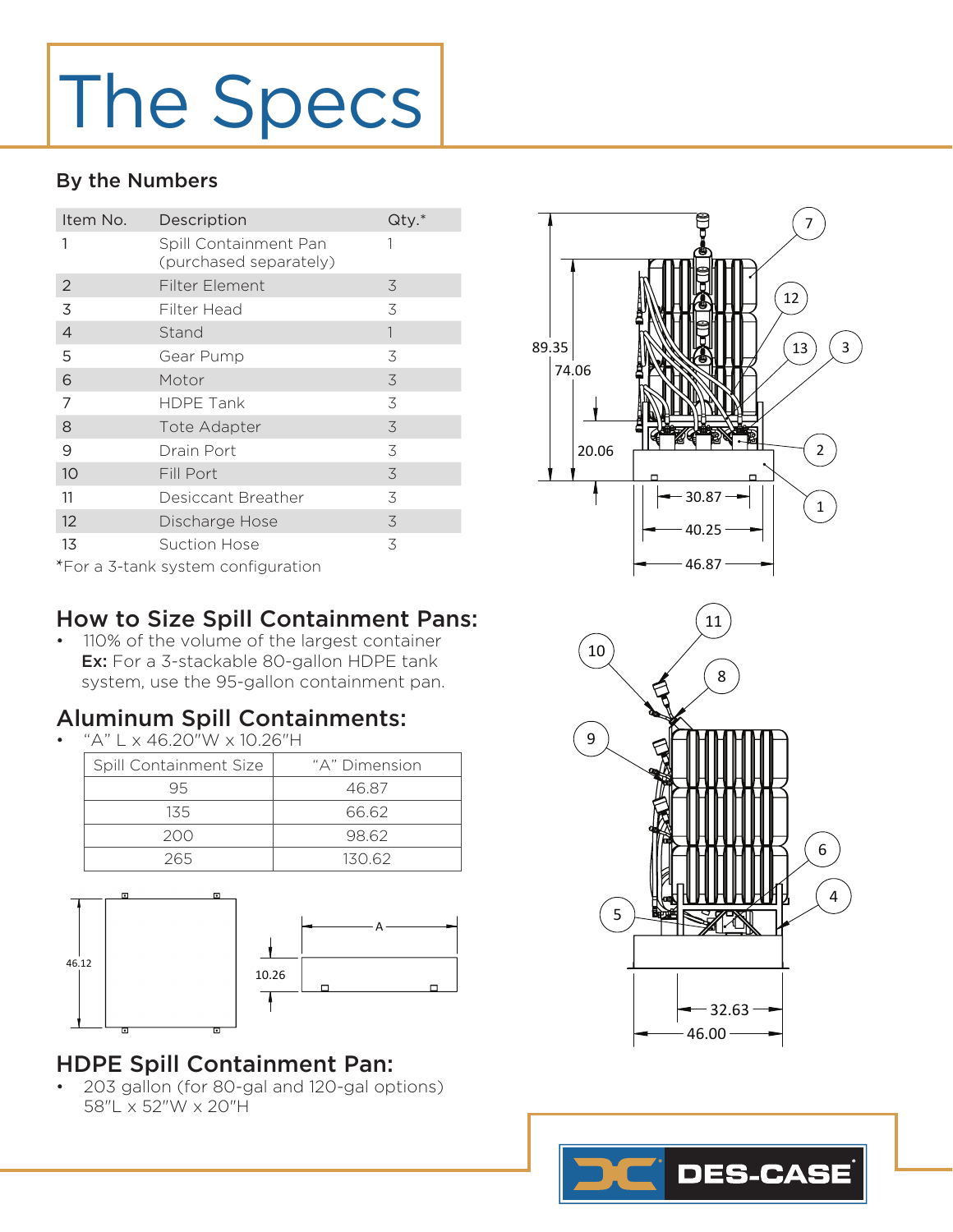## TO ORDER:

### LT-LMS



### Tank Size [Box 2]

| Code | Description                  |
|------|------------------------------|
| 75   | 75-gallon tank (Steel only)  |
| 80   | 80-gallon tank (HDPE only)   |
| 120  | 120-gallon tank (HDPE only)  |
| 150  | 150-gallon tank (Steel only) |
| 180  | 180-gallon tank (HDPE only)  |
| 240  | 240-gallon tank (HDPE only)  |
| 300  | 300-gallon tank (Steel only) |

### Pump/Motor Combinations [Box 3]

| 60 Hz Options            |                                                             | 50 Hz Options    |                                                                          |
|--------------------------|-------------------------------------------------------------|------------------|--------------------------------------------------------------------------|
| Code                     | Description                                                 |                  | Code Description                                                         |
| O <sub>2</sub> E         | 2qpm/1 hp electric, 115 vac, 60 Hz, 1725 rpms,<br>13 amps   | 02G              | $1.5$ gpm/1 hp electric, $110$ vac, $50$ Hz, $1425$ rpms,<br>$12.4$ amps |
| O5E                      | 5gpm/1 hp electric, 115 vac, 60 Hz, 1725 rpms,<br>13 amps   | 05G              | 4gpm/1 hp electric, 110 vac, 50 Hz, 1425 rpms,<br>$12.4$ amps            |
| $10E^*$                  | 10qpm/1 hp electric, 115 vac, 60 Hz, 1725 rpms,<br>13 amps  | $10G*$           | 8gpm/1 hp electric, 110 vac, 50 Hz, 1425 rpms,<br>$12.4$ amps            |
| O <sub>2</sub> F         | 2gpm/1 hp electric, 230 vac, 60 Hz, 1725 rpms,<br>6.5 amps  | O2H              | 1.5gpm/1 hp electric, 220 vac, 50 Hz, 1425 rpms,<br>6.2 amps             |
| O <sub>5</sub> F         | 5qpm/1 hp electric, 230 vac, 60 Hz, 1725 rpms,<br>6.5 amps  | O <sub>5</sub> H | 4qpm/1 hp electric, 220 vac, 50 Hz, 1425 rpms,<br>6.2 amps               |
| $10F^*$                  | 10gpm/1 hp electric, 230 vac, 60 Hz, 1725 rpms,<br>6.5 amps | $10H^*$          | 8gpm/1 hp electric, 220 vac, 50 Hz, 1425 rpms,<br>6.2 amps               |
| <b>Pneumatic Options</b> |                                                             |                  | <b>Pneumatic Options</b>                                                 |
| 02A                      | $2$ gpm/1 hp air, 0-3000 rpms                               | 08A              | 8gpm/1 hp air, 0-3000 rpms                                               |

NOTE: Performance will vary depending on operating temperature, fluid type, and unit options. Call Des-Case for assistance in choosing a flow rate specific to your needs. 65psi pressure relief valve included. \*Not recommended for steel tanks.

### Options 4 through 9 listed on reverse

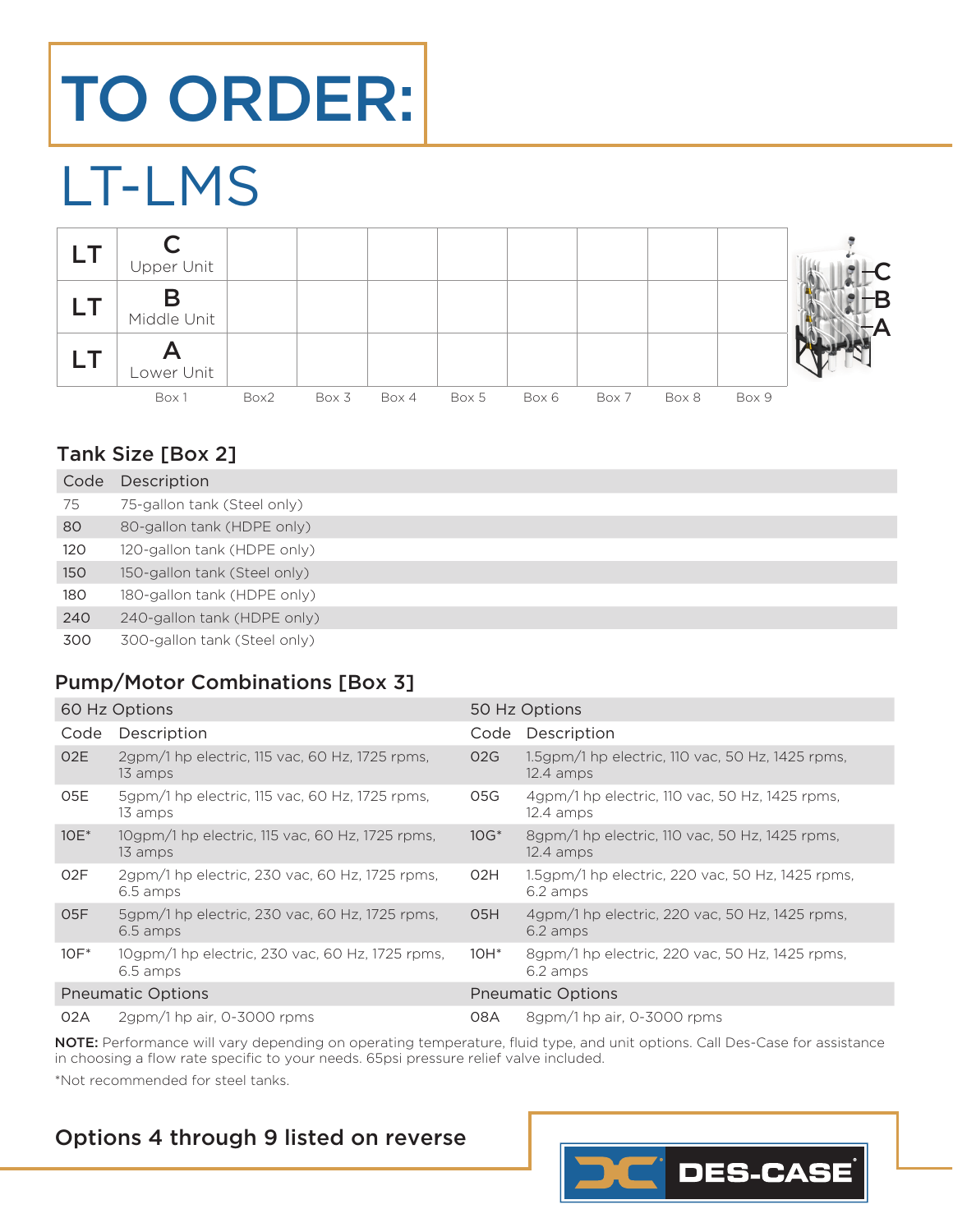## TO ORDER:

### LT-LMS

### Drain & Fill Connector Type [Box 4]

|   | Code Description          |
|---|---------------------------|
| В | ISO B Connector           |
| А | <b>ISO A Connector</b>    |
| F | Flush Face Connector      |
| R | ISO B Connector-BSPP      |
| റ | ISO A Connector-BSPP      |
|   | Flush Face Connector-BSPP |
|   |                           |

NOTE: All connectors are coupler ends (female)

### Filter Box [Box 6]

|              | Code Description             |  |
|--------------|------------------------------|--|
| Large Filter |                              |  |
| А            | 3-micron Particulate Filter  |  |
| В            | 6-micron Particulate Filter  |  |
|              | 12-micron Particulate Filter |  |
| D            | 25-micron Particulate Filter |  |
|              | Water Filter                 |  |

### Drain & Fill Sizing [Box 5]

|               | Code Description                                                                        |
|---------------|-----------------------------------------------------------------------------------------|
| 1             | <b>Drain:</b> 1" hose & connection<br><b>Fill:</b> 34" hose & connection                |
| $\mathcal{L}$ | <b>Drain:</b> 34" hose & connection<br><b>Fill:</b> 1/ <sub>2</sub> " hose & connection |

NOTE: Units are built for optimum performance when using 1" (drain) and ¾" (fill) connections. Decrease in performance may occur when selecting other size combinations. Hoses are 1" and ¾" respectively, regardless of connection sizes.

| <b>Sample Valves</b> |  |
|----------------------|--|
| [Box 7]              |  |

### Manual Gravity Drain [Box 8]

|          | Code Description         |  |
|----------|--------------------------|--|
| $\Omega$ | None                     |  |
| 1        | <b>Standard Minimess</b> |  |
| 2        | High Viscosity           |  |

|          | Code Description     |  |
|----------|----------------------|--|
| $\Omega$ | None                 |  |
| $\Box$   | <b>Gravity Drain</b> |  |

### Breather Filters [Box 9]

|           | Code Description                               |
|-----------|------------------------------------------------|
| $2^*$     | 3-micron particulate desiccant breather [DC-2] |
| 3         | 3-micron particulate desiccant breather [DC-3] |
| 4         | 3-micron particulate desiccant breather [DC-4] |
| *Standard |                                                |

You also can customize your system online at www.descase.com.

#### Replace Your Elements

| Part No.                                                | Micron Rating   |  |
|---------------------------------------------------------|-----------------|--|
| FC-AF                                                   | Beta 200 @ 3um  |  |
| FC-BF                                                   | Beta 200 @ 6um  |  |
| FC-CF                                                   | Beta 200 @ 12um |  |
| FC-DF                                                   | Beta 200 @ 25um |  |
| FC-JF                                                   | Water Removal   |  |
| <b>NOTE:</b> Other micron sizes available upon request. |                 |  |